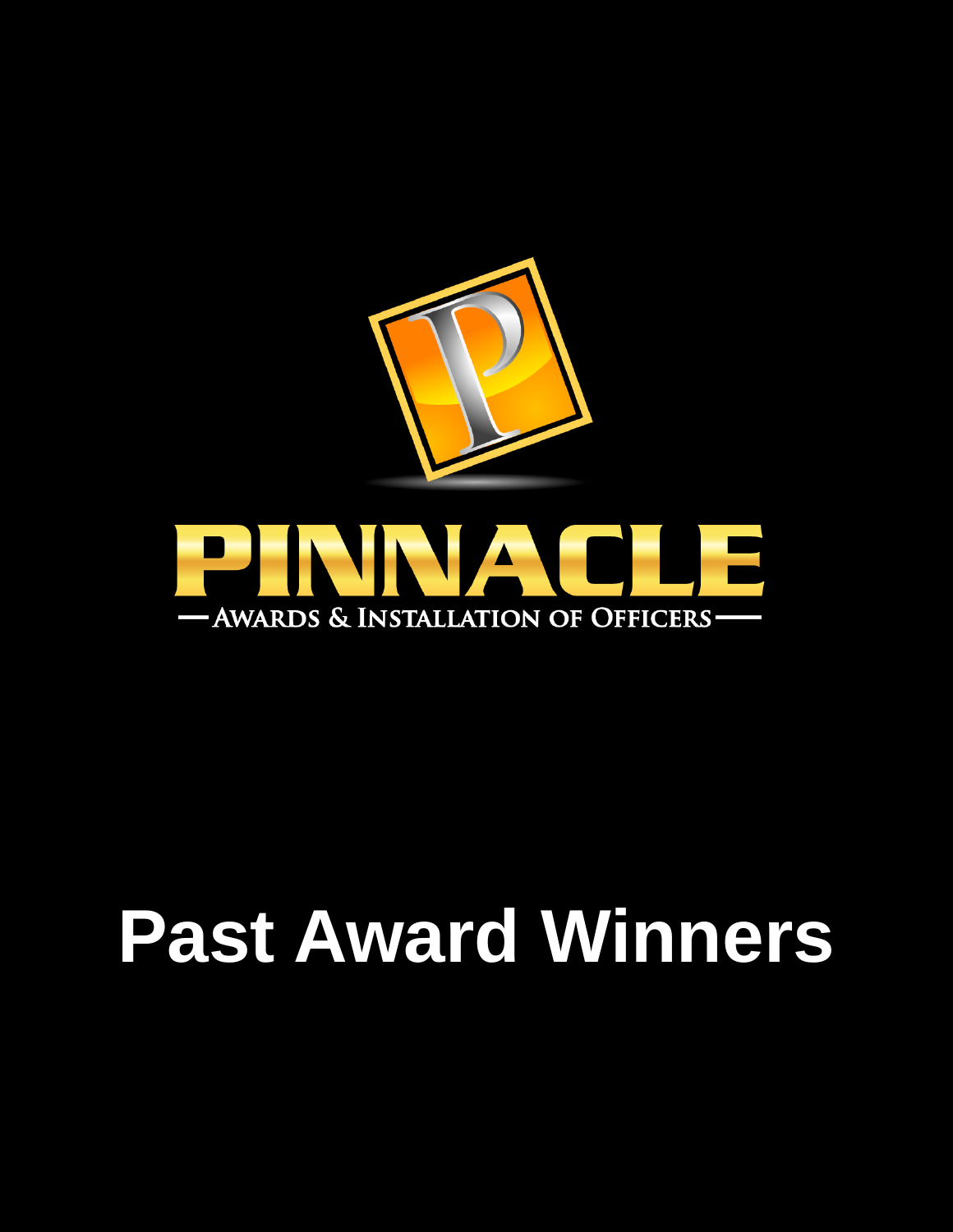#### **Minaya Lifetime Achievement Award Winners**

**2021 -** Isabell Martin, Celebration Time Florists

**2020 -** Teresa S. Justice, Teresa S Justice Consulting

**2019 -** Alanna Mersinger, South Broward Drainage District Commissioner

**2018 -** Lori Moseley, City of Miramar

**2017 -** *Not Awarded*

**2016 -** Carl Shechter – Vice Mayor, City of Pembroke Pines

**2015 -** John Collier, Collier Consulting

**2014 -** Stella Tokar, Miramar Pembroke Pines Chamber of **Commerce** 

**2013 -** Boyd-Panciera Family Funeral Care

**2012 -** Frederick Lippman, R. Ph., ED.D, Nova University

**2011 -** Craig Zinn, Subaru of Pembroke Pines

**2010 -** Pollie Wilkie, Prestige Club

**2009 -** Senator Steve Geller

**2008 -** Diana Wasserman Rubin, Broward County Commissioner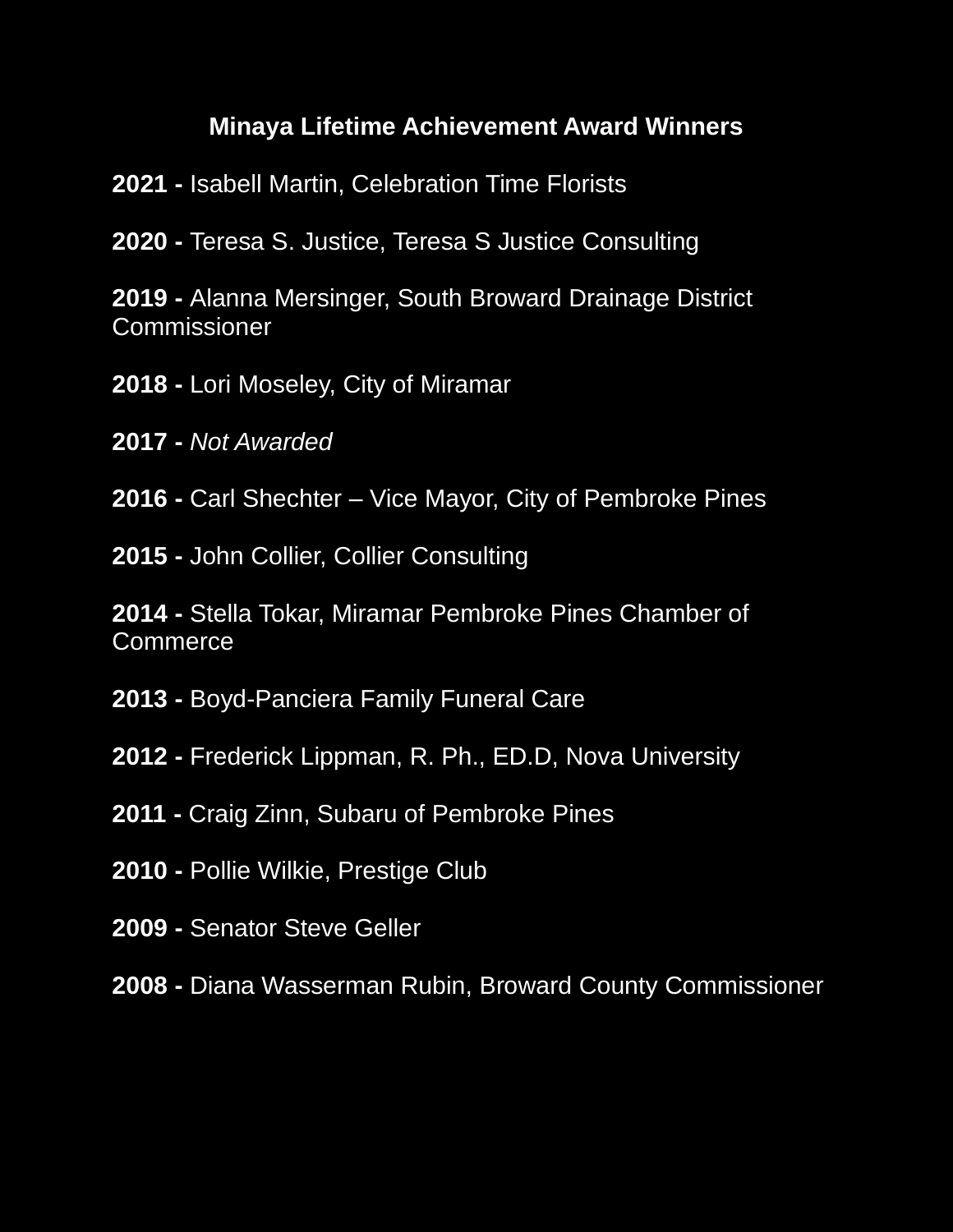#### **Coceano Community Leadership Award**

- **2021 -** Rep. Robin Bartleman, Florida House District 104
- **2020 -** Commissioner Alexandra P. Davis, City of Miramar
- **2019 -** State Representative Richard Stark
- **2018 -** Mayor Wayne Messam, City of Miramar
- **2017 -** Vice Mayor Winston F. Barnes, City of Miramar
- **2016 -** Patti Good, School Board member
- **2015 -** Barbara Sharief, County Commissioner District 8
- **2014 -** James Falkowski, LaMar 1 Hour Dru Cleaners
- **2013 -** Mayor Lori Moseley, City of Miramar Mayor Frank Ortis, City of Pembroke Pines
- **2012 -** Benoit Menasche
- **2011 -** Matt Hudson State Representative
- **2010 -** Commissioner, Angelo Castillo, City of Pembroke Pines
- **2009 -** Commissioner Iris Siple, City of Pembroke Pines
- **2008 -** Joanne Miner, Minuteman Press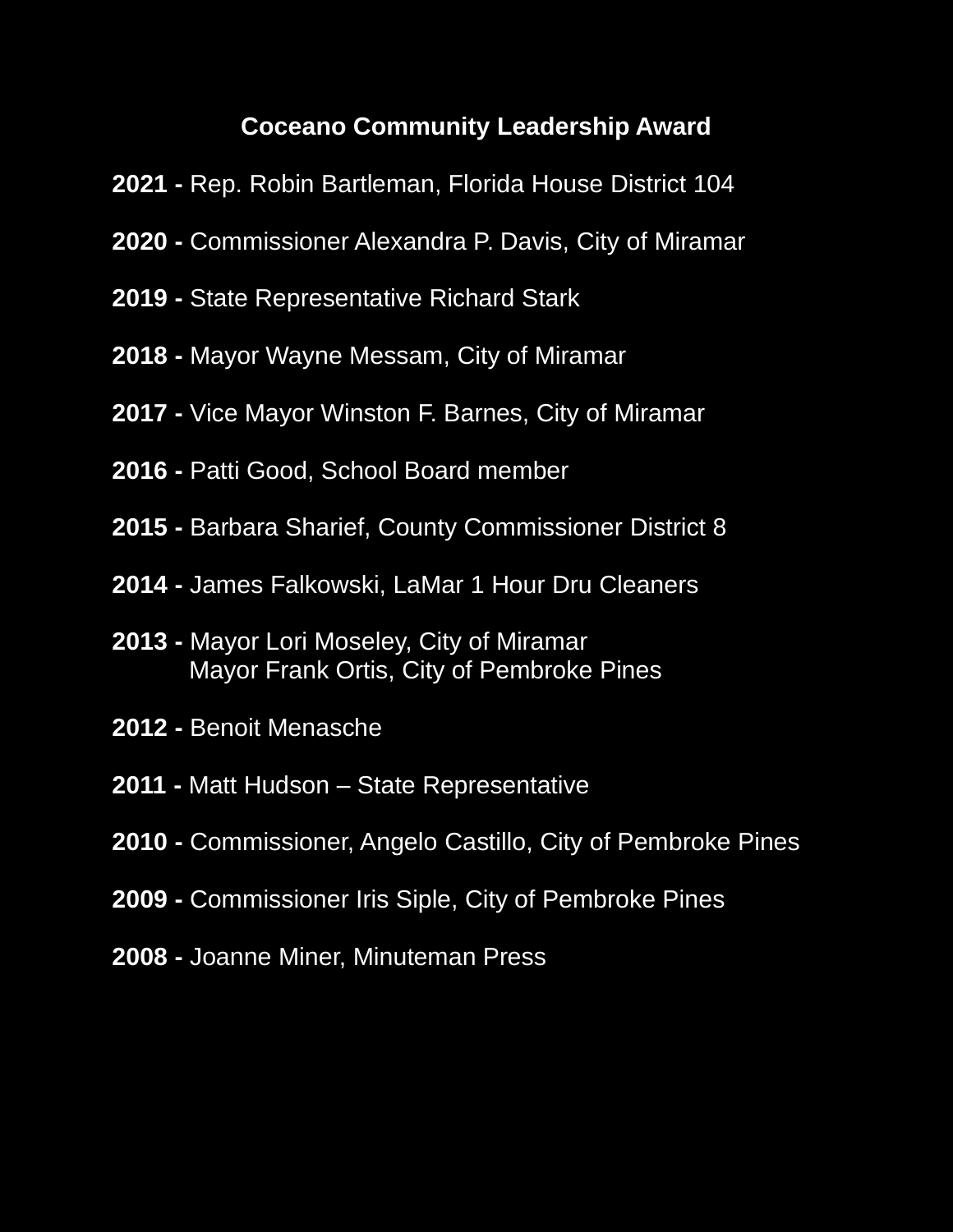#### **Corporate Stewardship Award**

- **2021 -** Memorial Healthcare System
- **2020 -** NBC6 Miami
- **2019 -** Spirit Airlines
- **2018 -** Cleveland Clinic
- **2017 -** Brightstar Credit Union
- **2016 -** Broward College South Campus
- **2015 -** Sam's Club
- **2014 -** Baptist Health South Florida
- **2013 -** Costco Wholesale Corp
- **2012 -** First Investors, A Foresters Company
- **2011 -** Ana G. Mendez University
- **2010 -** Glenn Fitch / Steve Friend, Lexus at Pembroke Pines
- **2009 -** Wal-Mart, Pembroke Pines
- **2008 -** Memorial Healthcare Systems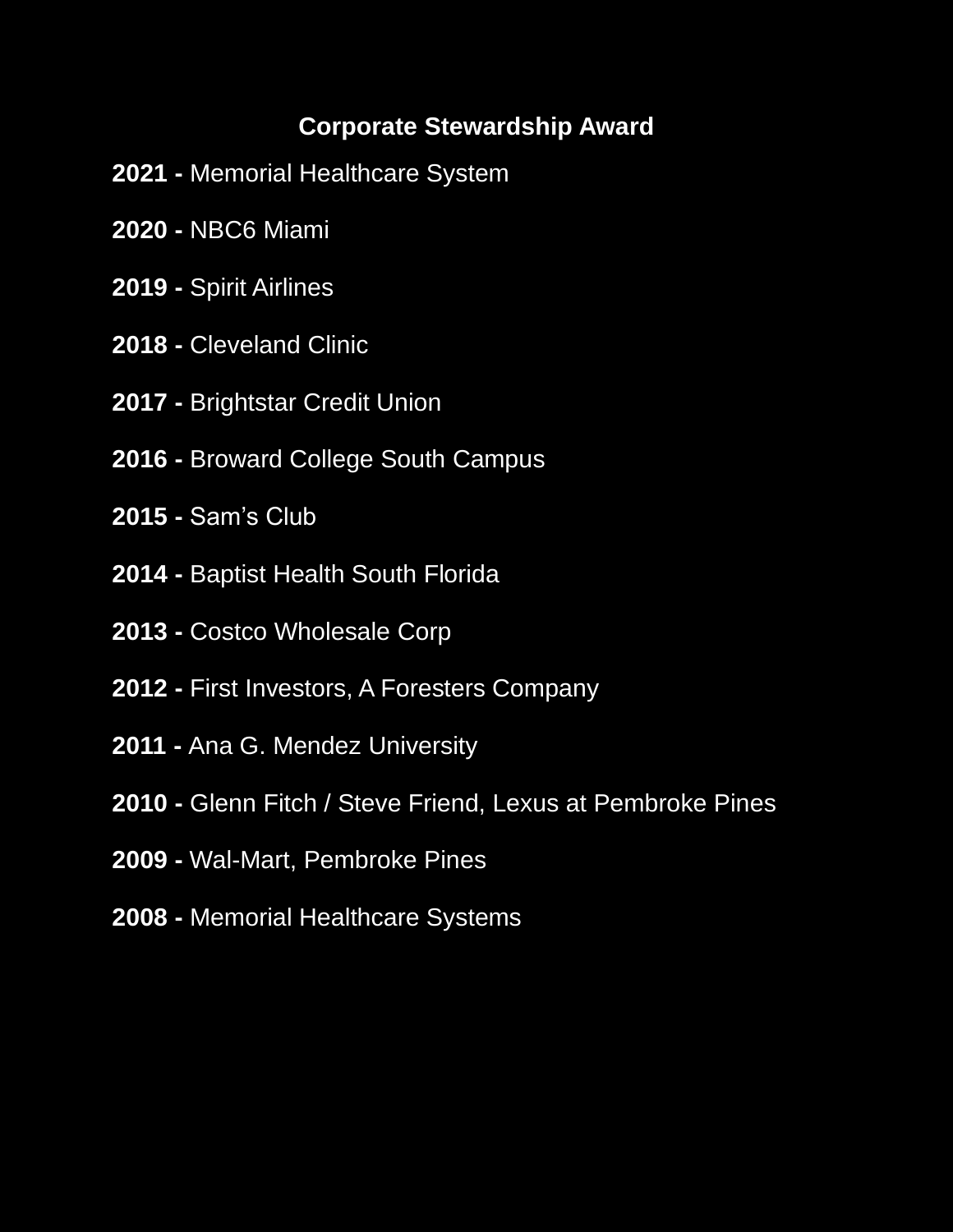#### **Small Business Award**

- **2021 -** Salons by JC
- **2020 -** Mendez & Associates
- **2019 -** Robinhood Rental Party Place
- **2018 -** Shawn Bhakta & Aroosa Rauf, RE/MAX Presidential
- **2017 -** Steve Sarduy, Indemnity Security & Investigations
- **2016 -** Jose Alvarado, ADP Printing
- **2015 -** Justin and Jackie Nepola, Kaizen Beauty Academy
- **2014 -** Stephen Blattman, Subway, A Blattman Group Restaurant
- **2013 -** Tropical Storage
- **2012 -** Isabell Martin, Celebration Time Florists
- **2011 -** Laurie Woodward-Garcia, Kaylin Printing & Promotionals
- **2010 -** Ken Ramirez, Axsys Technology,
- **2009 -** Mercedes Molares, Blue Waters Holistic Center
- **2008 -** Monica Davis, Prisma Direct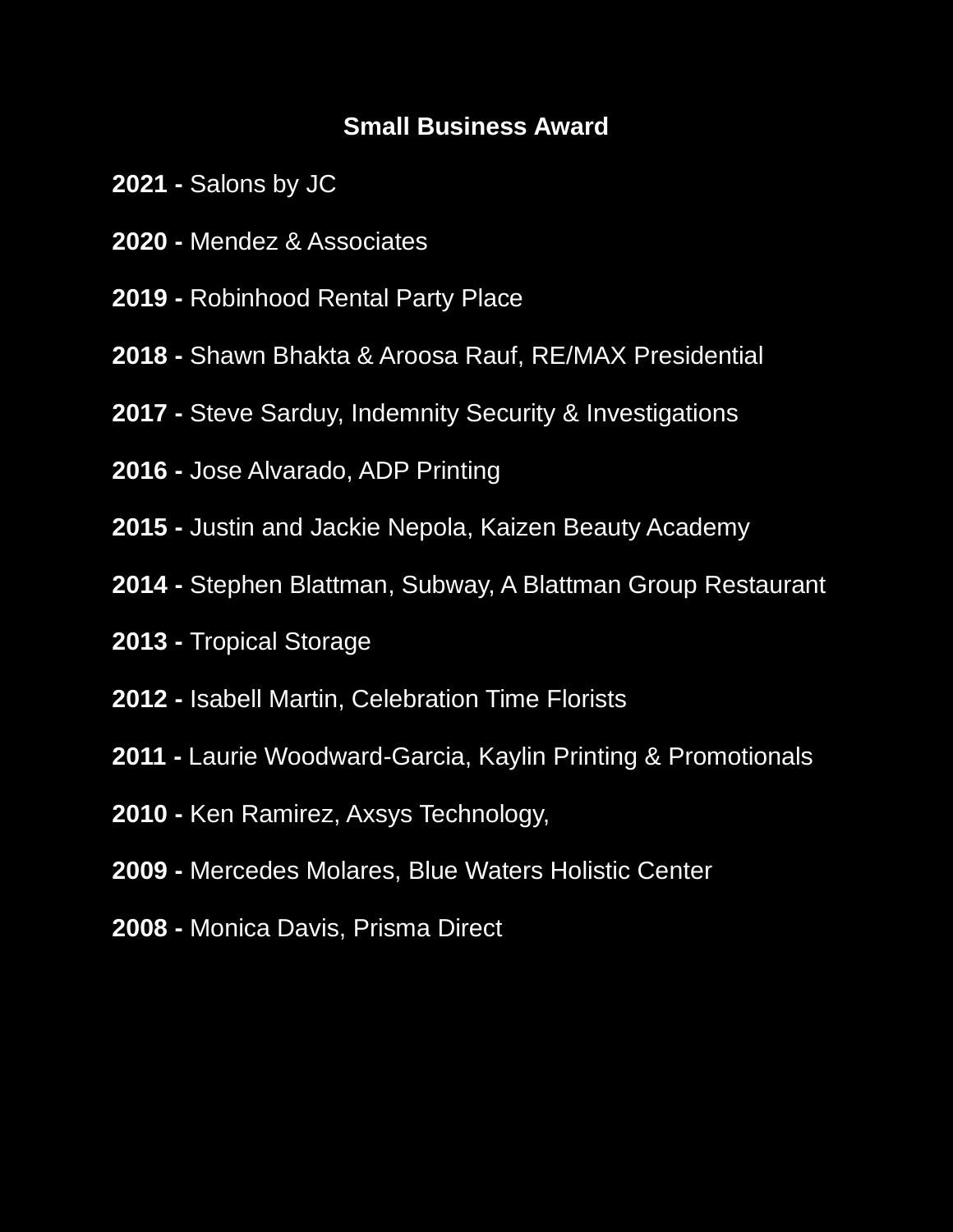## **Pinnacle Recipients**

# **2021**

Johnie Douglas, City of Miramar Hugh Tony Moore, Moore Financial Services Robert Negron, Christ Centered Leadership Karina Cristancho, Circles Enterprises (Weston)

#### **2020**

Jane Cabrera, Jane Cabrera Consulting James Parker, Power Financial Credit Union Sandra Harley, CareerSource Broward

#### **2019**

Stephanie Cates, Merchant Processing Solutions Jason Meland, Body Therapeutix Raymond Torres, OnSet Media Group

## **2018**

Jessica Bouquets, Cleveland Clinic Florida Anyoli Font, Kiwanis Club of Miramar/Pembroke Pines Ella Gooden, Nova Southeastern University Pierre Philantrope, P&M Tax and Services Group

# **2017**

Margarita Morales-Perez, Gutierrez Morales-Perez & Associates Jennifer Mossadeghi, Memorial Healthcare System Shera Rodriguez, It's Real Cleaning

# **2016**

Phyliss Myers, Accessorize with Phyliss Justin Nepola, Kaizen Beauty Academy Pastor Andreas Thode, Living Faith Lutheran Church

# **2015**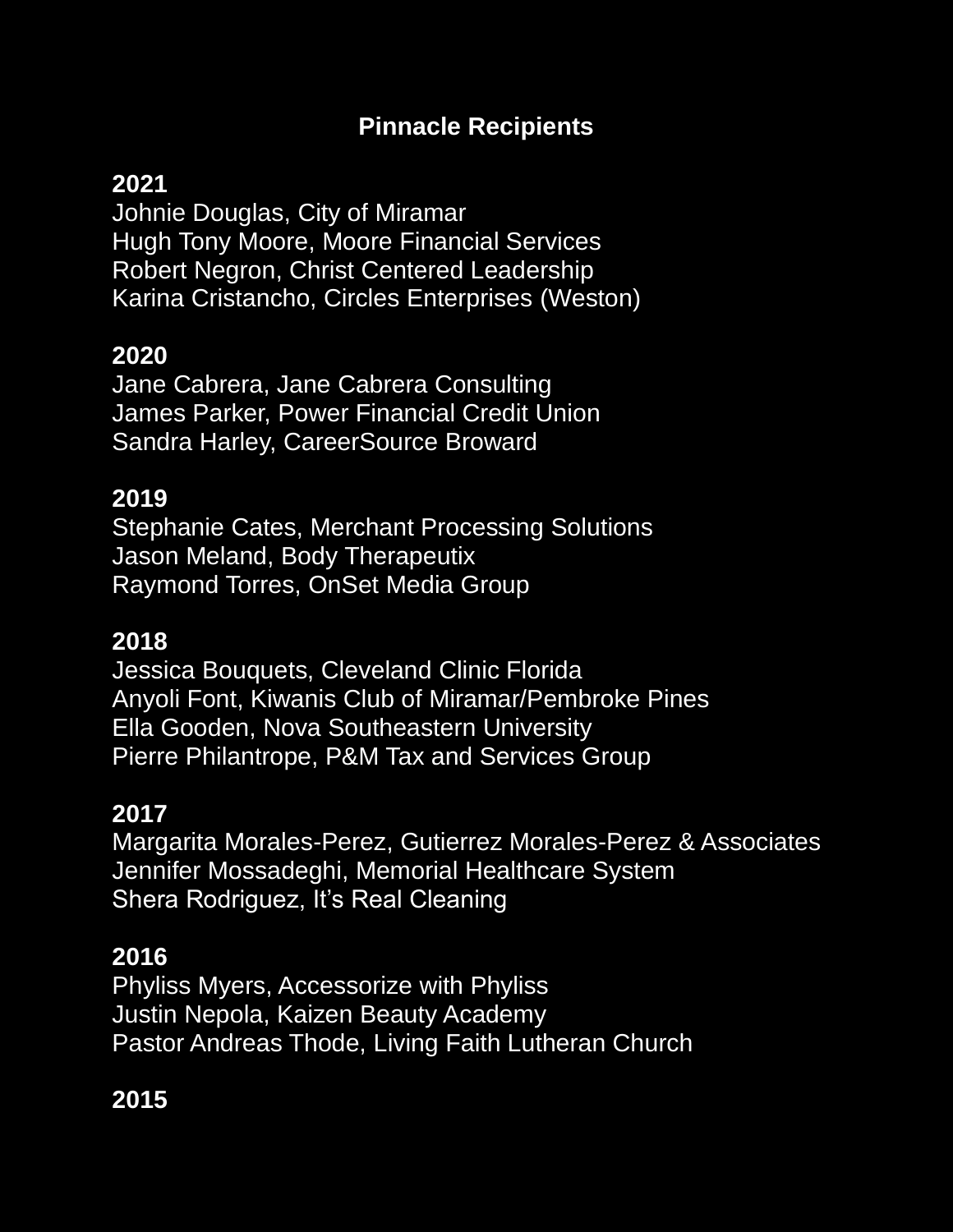Patricia Garcia, R&D Systems Group Lisa I. Perez, HBL Resources Alan Schneider, Clipper Magazine

#### **2014**

Nathaniel Flinchbaugh, The Flinchbaugh Firm, P.A. Maria Alexandra Sanchez, Zambrano Foundation Yvonne Salas, Portada Florida Magazine David Smith, Retired Fire Chief for City of Pembroke Pines

#### **2013**

Jose Alvarado, ADP Printing & Signs Alan Boisvert, Getin Fit Bob De Santi, Costco Wholesale Corp

#### **2012**

Kameela Hack, City of Miramar Dr. Marlow Hernandez, Cano Medical Dental Lou Manfra, Lou Manfra Realty Jack McGovern, Comprehensive Clinical Development

#### **2011**

Karen Maerovitz, Crème De La Creme Henry Rose, Falcon Foundation Steve Pressman, Pill Box Phamacy Barbara Sharief, South Florida Pediatric

#### **2010**

Luis Aponte, Achieve Performance Solutions John Collier,The Shops at Pembroke Gardens Jessica Lopez, FAU Jack McCluskey – Commissioner, City of Pembroke Pines Jay Schwartz, Coast to Coast Home Services Deborah Stevens, City of Miramar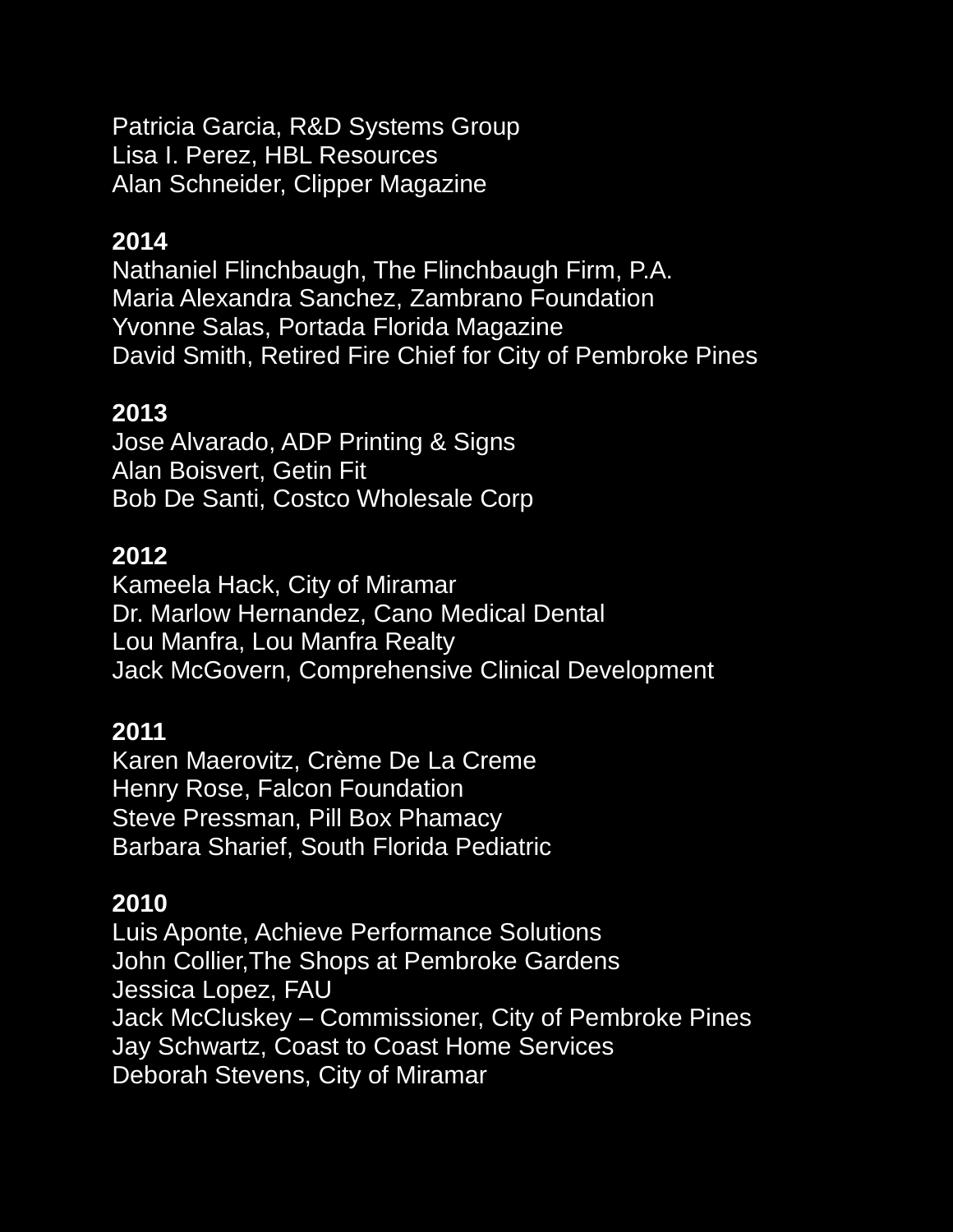## **2009**

Susan Ellingsworth, Work Space Supply Teresa Justice, Broward College Ismael Monroig, Hilton – Miramar Ken Ramirez, AXSYS Technology

## **2008**

Brenda Bowers, Eastern Financial Annette Chang, Annish Associates C. Kennon Hetlrge, Memorial Healthcare System Troy Samuels, Commissioner, City of Miramar

## **2007**

Jan Bullard-Bledsoe, Chamber Health Plans Inc. Steve Mazal, Tropical Credit Union Francie Novo, City of Pembroke Pines Sandra Sanchez, Aspira of Florida Gus Zambrano, City of Miramar

## **2006**

Rosemary Barreras, UMFT PA Tom Good, City of Miramar Dr. Silvia Patricia Rios Musain, Broward College Mary Lou Hutcheson, Commercial Bank Tracey Reeves, AFLAC Lynda Siegel, Mary Kay

# **2005**

Diane Catani, Eastern Financial Judith C. Connell, Kemper Carpet and Upholstery Cleaning Milin Espino, Memorial Healthcare System Rick Oxman, Sign-a-Rama Peter Tokar, Jr., Florida Bible Church

# **2004**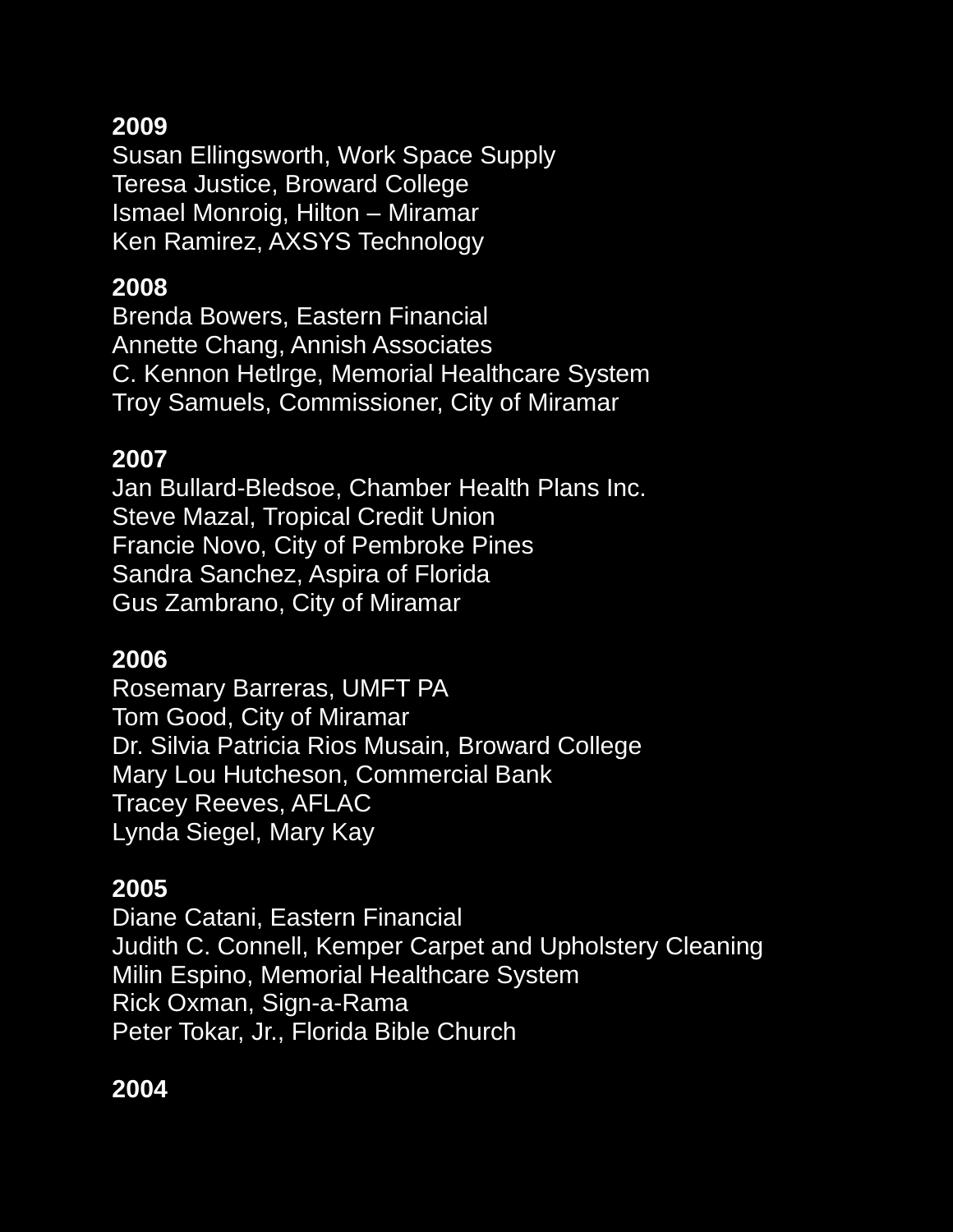Ken Graham Denny Hengge, NexPub Robert Payton, City of Miramar Steve Rosenbaum, Dawson, Rosenbaum &Sobel, P.A. Jeannine Todero, Northwest Savings Bank

#### **2003**

Jeffery S. Albritten Theresa Blauch Mitchell, MFM Catering Robin E. Cohen, Perspectives on Performance, Inc. David Donzella, City of Pembroke Pines Bruce Keesling, Memorial Healthcare System Lorna Walker, Sun-Sentinel Don Boyd, Boyd Funeral Home Vicki Coceano, City of Miramar

## **2002**

Charles Dodge, City of Pembroke Pines Gaspar Garcia, Wachovia Securities Sheila Johnson Sally Musser, EDCO Donna Rooth, DGR Accounting Eric Rosenberg, Star Title Services, Inc. Gary Scott Gail Wilsman, Wachovia

## **2001**

Paul Anger Lori Moseley – Mayor, City of Miramar John Norris Frank Ortis – Commissioner, City of Pembroke Pines Lenor Ryan Louise Santelices, Kiwanis Club of Miramar/Pembroke Pines Kathy Trumbull, Sun Sentinel Victoria Villalba, Victoria & Associates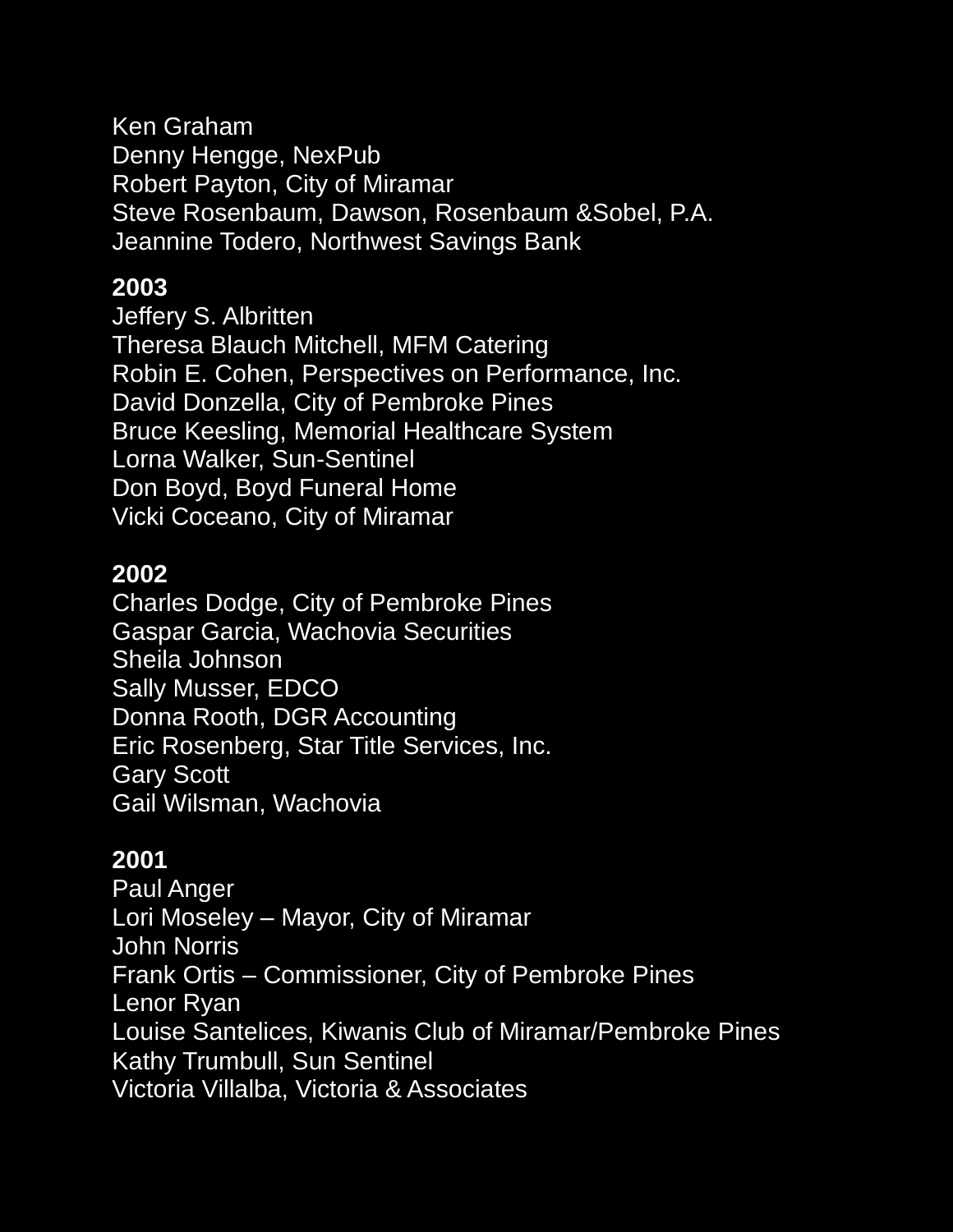#### **2000**

Marjorie Conlan, City of Miramar William Estabrook Edward Gruman Dorothy Klein, Broward County Library Foundation Jim Norton Glenda Sandhouse, Arenson & Sandhouse, CPA Elaine Sussman, 5800 Shops Stella Tokar, Florida Bible Church

#### **1999**

Madeleine Garcia-Arritola, Humana Stephen C. Dechert, Florida Coca-Cola Bottling Robert Herzog, Memorial Health System Noncy Lombardi, Pleasure Travel Robert H. Miller Tony Moreno, Video Point International Marleen Putman Debbie Wasserman-Schultz

#### **1998**

Denise Casale, Bank of America David Popper, Dr. David Popper, DO Ivan Reich, Becler & Poliakoff Heidi Richards, Eden Florist & Gift Baskets Zeff Ross, Memorial Healthcare Systems Sallie Stephens, River Run Homeowners Assoc. Terrance Stewart Richard Von Minden

## **1997**

Kevin Conner, Safeguard Services Elisa Dansky, Minuteman Press Judy Dolan, The Fitzgerald Group, Inc.